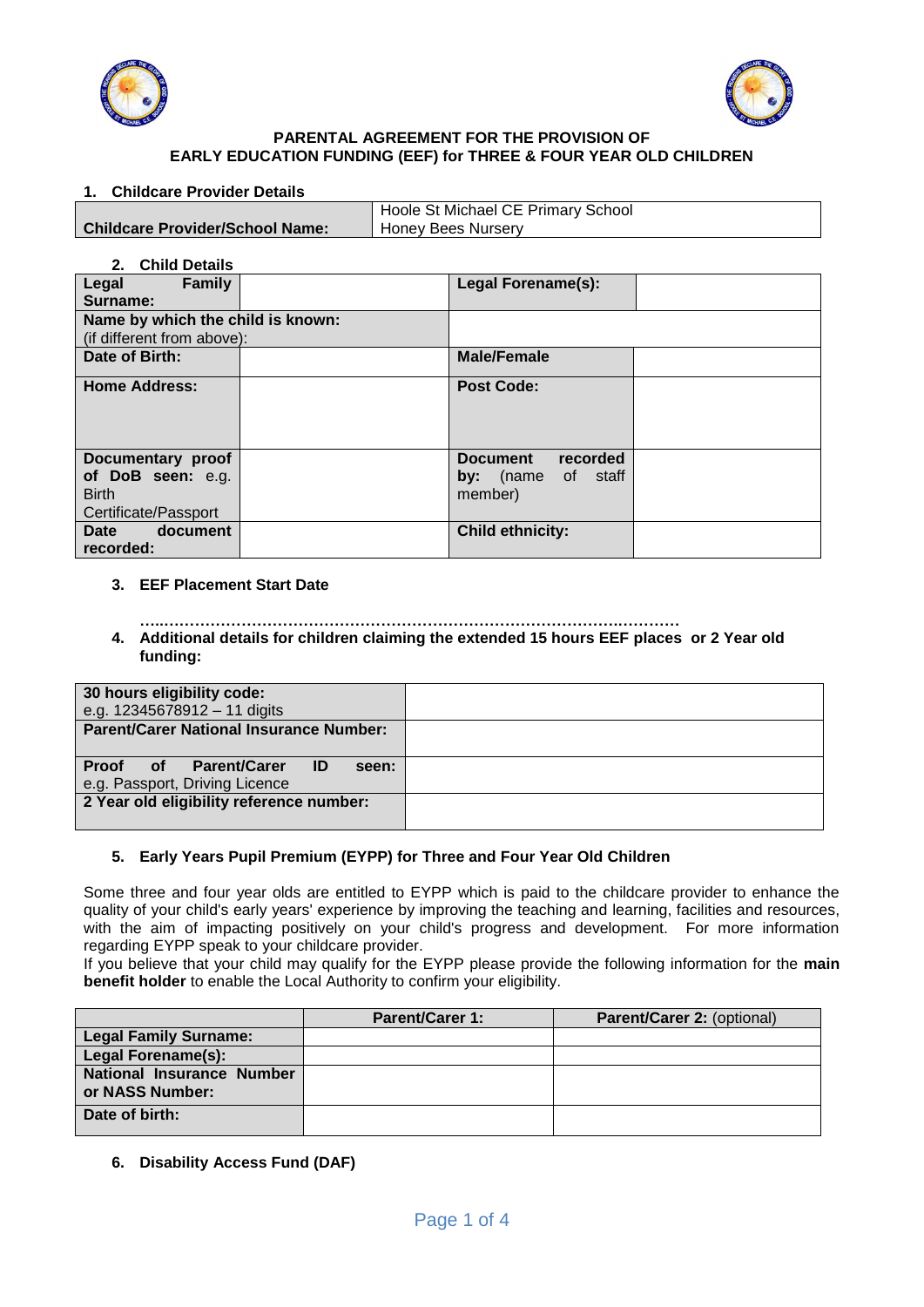



Three and four year old children who are in receipt of child Disability Living Allowance and taking up their EEF entitlements are eligible for the Disability Access Fund (DAF). DAF is paid to the childcare provider where the child attends as a fixed annual rate of £615 per eligible child per financial year.

I understand that the funding is a one-off lump sum payment and is not transferable if my child moves to a different provider part way through the financial year. Subsequent providers will not receive any funding if the DAF has already been paid in that financial year.

| Is your child eligible and in receipt of Disability<br><b>Living Allowance (DLA)</b> | YES / NO |
|--------------------------------------------------------------------------------------|----------|
| Date copy DLA letter kept on file:                                                   |          |

If your child is splitting their EEF across two or more childcare providers, please nominate the main childcare provider/school where the Local Authority should pay the DAF.

| <b>Childcare Provider/School Name:</b> | Ofsted registration/LCC School Number: |
|----------------------------------------|----------------------------------------|
|                                        |                                        |

# **7. Agreed EEF Entitlements**

| <b>Universal Funded Hours</b>                                            |             |                                                        |                                                                   |            |              |                     |                     |                   |
|--------------------------------------------------------------------------|-------------|--------------------------------------------------------|-------------------------------------------------------------------|------------|--------------|---------------------|---------------------|-------------------|
| Please enter total Universal EEF hours attended per day:<br>Total number |             |                                                        |                                                                   |            |              | <b>Number</b><br>οf |                     |                   |
| (cannot exceed 10 hours per day/15 hours per week)                       |             |                                                        |                                                                   |            | of hours per | weeks per year      |                     |                   |
| <b>Mon</b>                                                               | <b>Tues</b> | Wed<br>Fri<br><b>Thurs</b><br><b>Sat</b><br><b>Sun</b> |                                                                   |            |              | week                | (e.g. 38, 45, 51)   |                   |
|                                                                          |             |                                                        |                                                                   |            |              |                     |                     |                   |
|                                                                          |             |                                                        |                                                                   |            |              |                     |                     |                   |
|                                                                          |             |                                                        | Total Annual Universal Hours Claimed (cannot exceed 570 per year) |            |              |                     |                     |                   |
|                                                                          |             |                                                        |                                                                   |            |              |                     |                     |                   |
| <b>Extended Funded Hours</b>                                             |             |                                                        |                                                                   |            |              |                     |                     |                   |
|                                                                          |             |                                                        |                                                                   |            |              |                     |                     |                   |
|                                                                          |             |                                                        | Please enter total Extended EEF hours attended per day:           |            |              |                     | <b>Total number</b> | Number of         |
|                                                                          |             |                                                        | (cannot exceed 10 hours per day/15 hours per week)                |            |              |                     | of hours per        | weeks per year    |
| Mon                                                                      | <b>Tues</b> | Wed                                                    | <b>Thurs</b>                                                      | <b>Fri</b> | <b>Sat</b>   | <b>Sun</b>          | week                | (e.g. 38, 45, 51) |
|                                                                          |             |                                                        |                                                                   |            |              |                     |                     |                   |
|                                                                          |             |                                                        |                                                                   |            |              |                     |                     |                   |
|                                                                          |             |                                                        | <b>Total Annual Extended Hours Claimed (cannot exceed 570)</b>    |            |              |                     |                     |                   |

## **8. Stretched/Banked Hours**

Where the childcare provider chooses to offer the ability for parents to stretch/bank hours to be used over other periods such as school holidays etc. these days/hours need to be agreed between parent and childcare provider and the following applies:-

- There is no transfer of any stretched/ banked EEF entitlement should the child move to a new childcare provider.
- There will be no charge to the parent if the childcare provider offers this flexibility option.
- The maximum EEF entitlement within any week, including the stretched/banked hours cannot exceed 15 universal hours per week and 15 extended hours per week.

## **9. Additional Hours and Services**

The childcare provider can charge for meals and snacks as part of an EEF entitlement place and they can also charge for consumables such as nappies or sun cream and for services such as trips and yoga. These charges must be voluntary for the parent. Where parents are unable or unwilling to pay for meals and consumables, childcare providers who choose to offer the EEF entitlements are responsible for setting their own policy on how to respond, with options waiving or reducing the cost of meals and snacks or allowing parents to supply their own meals.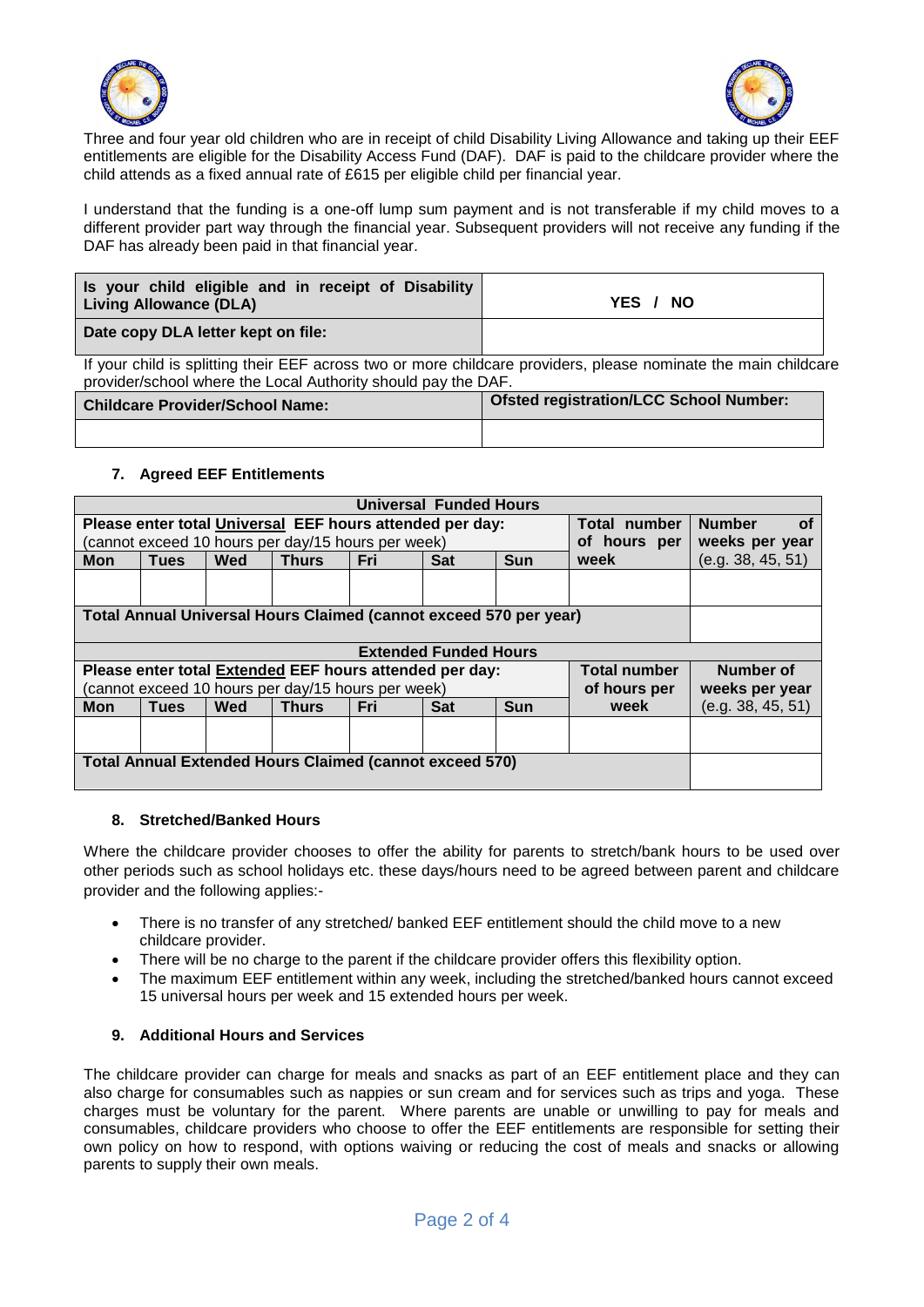



The childcare provider should ensure their invoices and receipts are clear, transparent and itemised, allowing parents to see that they have received their EEF entitlement completely free of charge and understand fees paid for additional hours. The provider will also ensure that receipts contain their full details so that they can be identified as coming from them.

The childcare provider cannot ask the parent to pay any fee associated with their child's EEF place other than a refundable deposit, required to initially secure the place.

#### **10. Grace Period of Entitlement for the Extended 15 hours**

For children whose parent ceases to meet the eligibility criteria for the extended 15 hours the child's placement will continue to be funded for the extended 15 hours until the grace period end date as detailed below:-

| Date Parent/Carer receives ineligible decision on   Grace Period End date:<br>reconfirmation: |             |
|-----------------------------------------------------------------------------------------------|-------------|
| I January - 10 February                                                                       | 31 March    |
| 11 February - 31 March                                                                        | 31 August   |
| 1 April – 26 May                                                                              | 31 August   |
| 27 May - 31 August                                                                            | 31 December |
| 1 September - 21 October                                                                      | 31 December |
| 22 October – 31 December                                                                      | 31 March    |

I understand that the extended 15 hours will not be funded beyond the grace period end date. If I fall back into eligibility during the grace period, I also understand that my child's extended 15 hours beyond the grace period are subject to availability.

#### **11. Notice Period and Transfer of Entitlement**

As the parent/carer/guardian of the above named child I understand that;

I shall be entitled to move my child from the above named childcare provider to a new childcare provider, providing I give at least [ ] **weeks written notice** of my intention.

Where the required written notice **has been given** there **will be no transfer of** EEF entitlement for the current term to a new childcare provider. Funding will only be made available from the start of the next term. **12. Accessing EEF Entitlement Across Multiple Childcare Providers**

A Parental Agreement must be completed at each childcare provider where your child claims their EEF entitlement. Your child can attend a maximum of two childcare sites in a single day. If your child attends more than one childcare provider, the EEF entitlement will be split between the childcare providers in line with the information recorded in each Parental Agreement.

**Does your child take up any EEF hours at any other childcare provider? YES / NO**

If yes, please complete the following for the other providers that your child is accessing their EEF entitlement hours.

| <b>Childcare</b><br>Name:                              |                   | Provider/School   Universal 15 Hours |          | <b>Extended 15 Hours</b> |                 |
|--------------------------------------------------------|-------------------|--------------------------------------|----------|--------------------------|-----------------|
|                                                        |                   | <b>Per Week</b>                      | Per Year | <b>Per Week</b>          | <b>Per Year</b> |
|                                                        |                   |                                      |          |                          |                 |
|                                                        |                   |                                      |          |                          |                 |
|                                                        |                   |                                      |          |                          |                 |
|                                                        |                   |                                      |          |                          |                 |
| <b>Total</b><br><b>Hours</b><br><b>Other Providers</b> | <b>Across All</b> |                                      |          |                          |                 |

**Note:** the total number of EEF hours in Section 7 and Section 12 cannot exceed a maximum of 570 universal hours and 570 extended hours per year.

#### **13. Declaration**

I confirm that the information I have provided above is accurate and true. I understand and agree to the conditions set in this document.